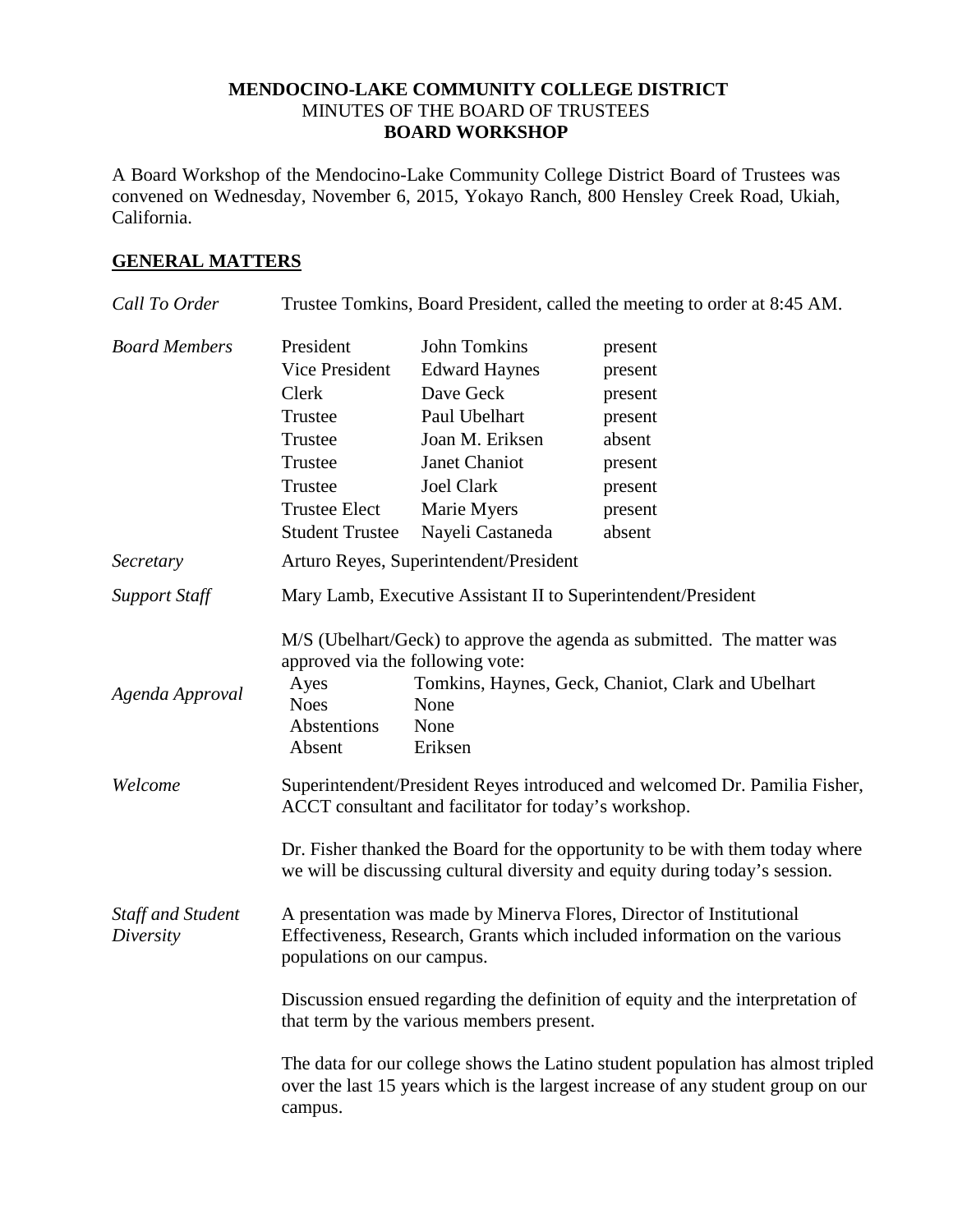Employee demographics are not currently as reflective of our student population but may be changing the future due to retirements, etc.

*Cultural Competencies and Equity*

Trustees participated in an activity reflective of their cultural background. When it comes to culture, we all have one and our own culture influences where we are today and what changes we need to make in order to move forward.

Discussion regarding the standards and expectations of our students ensued.

There must be time taken on every campus for staff to learn about equity. This will be part of the work we complete with the Center for Urban Education.

We must also review how our processes work and ensure they are supporting diversity and are equitable to all students.

The Board then reviewed the 2015-16 Strategic Goals created by members of the various campus constituent groups at the Strategic Planning Workshop in September. These goals were developed using the 2015-16 District Priorities created and approved by the Board members at their meeting on May 13, 2015.

There were several suggestions of ways to inform our campus and community about our commitment to equity and diversity. These included the creation of a press release which reflects the District Priorities and the Strategic Goals so the public is informed about the direction the college is moving toward. This information should be shared with the newspapers printed in Spanish as well. There was also the suggestion of working with the various clubs on campus to perpetuate the distribution of this information to our students which may also become part of our continued work with the Center for Urban Education.

It was also suggested the Equity committee compile a list of community connections as a way of showing how the college is interacting with the broader community regarding this initiative. It was also suggested the Trustees could in some way honor these connections on the website.

The final suggestion was to have the college Equity Coordinator make a presentation on this subject with a regular quarterly update included on the agenda which would provide information on the progress being made in this area.

*Board Policy Development* Since this is the year for the college to review its policies and procedures covered under Chapter Two – Board of Trustees, Superintendent/President Reyes asked the board about how they would like to proceed with reviewing the policies and procedures which pertain to the Board.

> After discussion, Trustee Clark and Trustee-Elect Myers will act as an ad-hoc committee to review the policies and procedures prior to them being placed on the agenda and coming to the full Board for their approval. The ad-hoc committee will be provided with the proposed changes via email for their review and input prior to inclusion in the board packets.